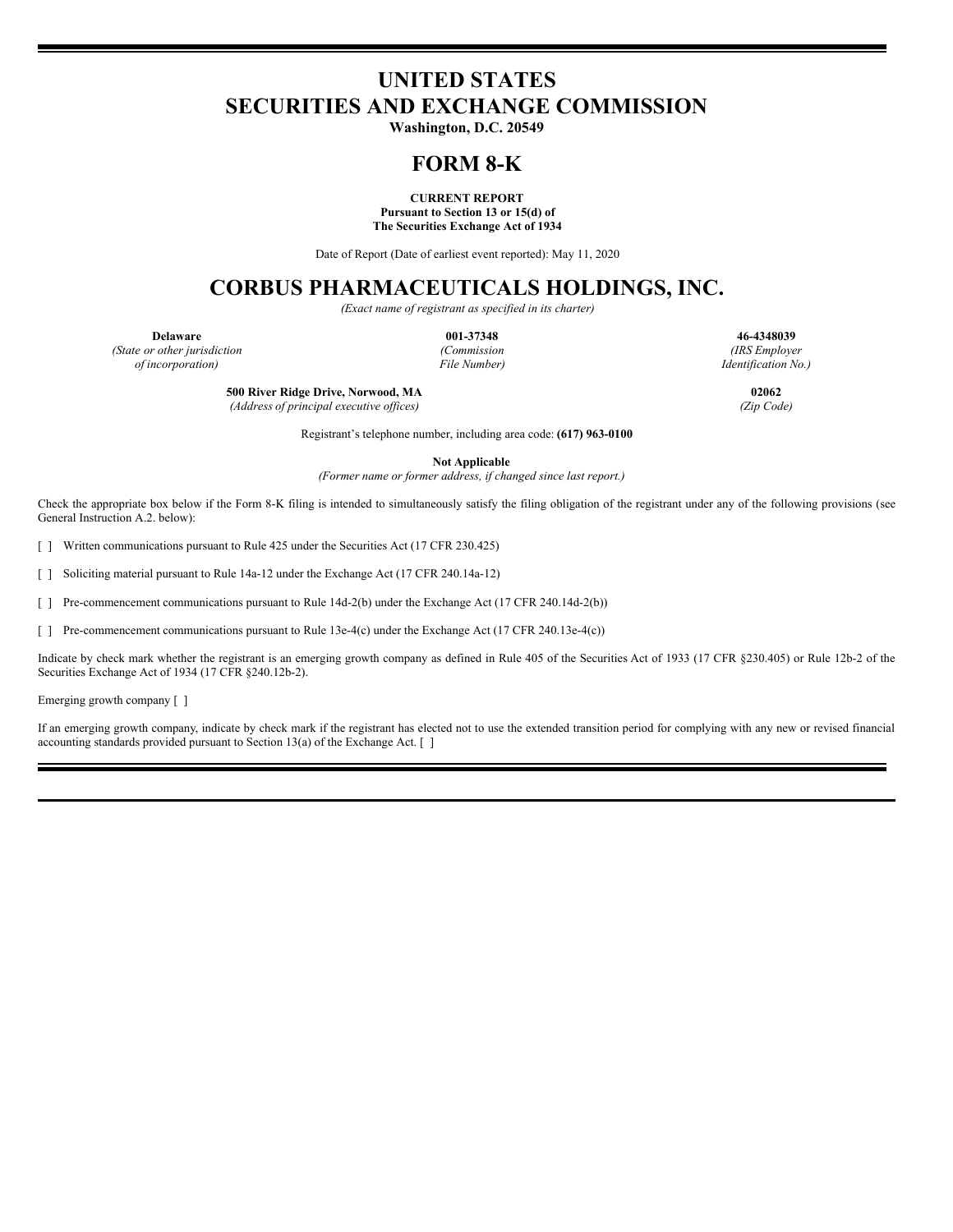#### **Item 2.02. Results of Operations and Financial Condition.**

Corbus Pharmaceuticals Holdings, Inc. (the "Company") issued a press release on May 11, 2020, disclosing financial information and operating metrics for its fiscal quarter ended March 31, 2020 and discussing its business outlook. A copy of the Company's press release is attached as Exhibit 99.1 to this Current Report on Form 8-K and is incorporated herein by reference.

#### **Item 7.01. Regulation FD Disclosure.**

See "Item 2.02 Results of Operations and Financial Condition" above.

The information in this Current Report on Form 8-K under Items 2.02 and 7.01, including the information contained in Exhibit 99.1, is being furnished to the Securities and Exchange Commission, and shall not be deemed to be "filed" for the purposes of Section 18 of the Securities Exchange Act of 1934 or otherwise subject to the liabilities of that section, and shall not be deemed to be incorporated by reference into any filing under the Securities Act of 1933 or the Securities Exchange Act of 1934, except as shall be expressly set forth by a specific reference in such filing.

## **Item 9.01. Financial Statements and Exhibits.**

(d) The following exhibit is furnished with this report:

## Exhibit No. Description

99.1 Press Release issued by Corbus [Pharmaceuticals](#page-6-0) Holdings, Inc. dated May 11, 2020.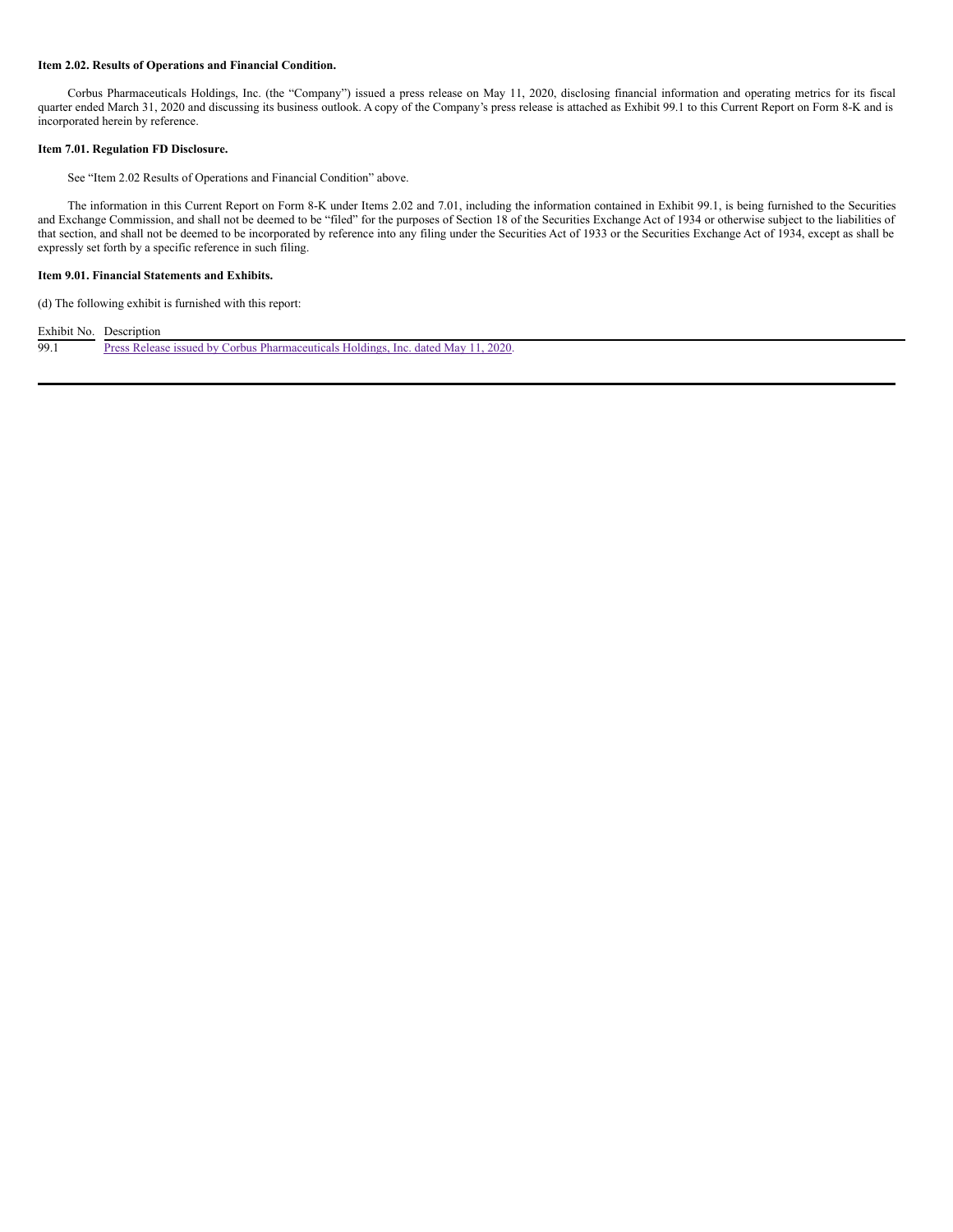## **SIGNATURES**

Pursuant to the requirements of the Securities Exchange Act of 1934, the registrant has duly caused this report to be signed on its behalf by the undersigned hereunto duly authorized.

## **CORBUS PHARMACEUTICALS HOLDINGS, INC.**

Dated: May 11, 2020 **By:** */s/ Yuval Cohen* 

Name: Yuval Cohen Title: Chief Executive Officer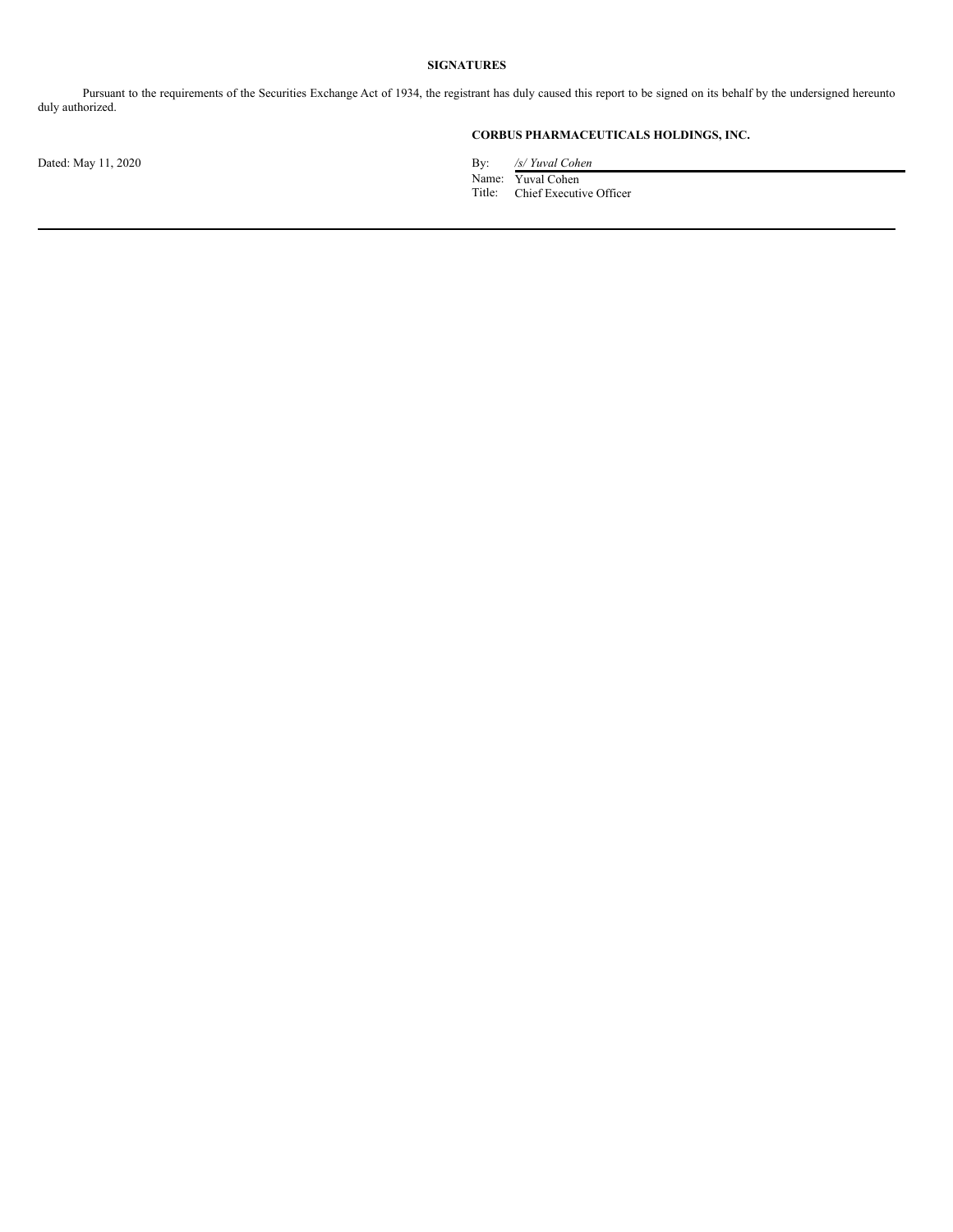| Exhibit No. Description |                                                                                    |
|-------------------------|------------------------------------------------------------------------------------|
| 99.1                    | Press Release, issued by Corbus Pharmaceuticals Holdings, Inc. dated May 11, 2020. |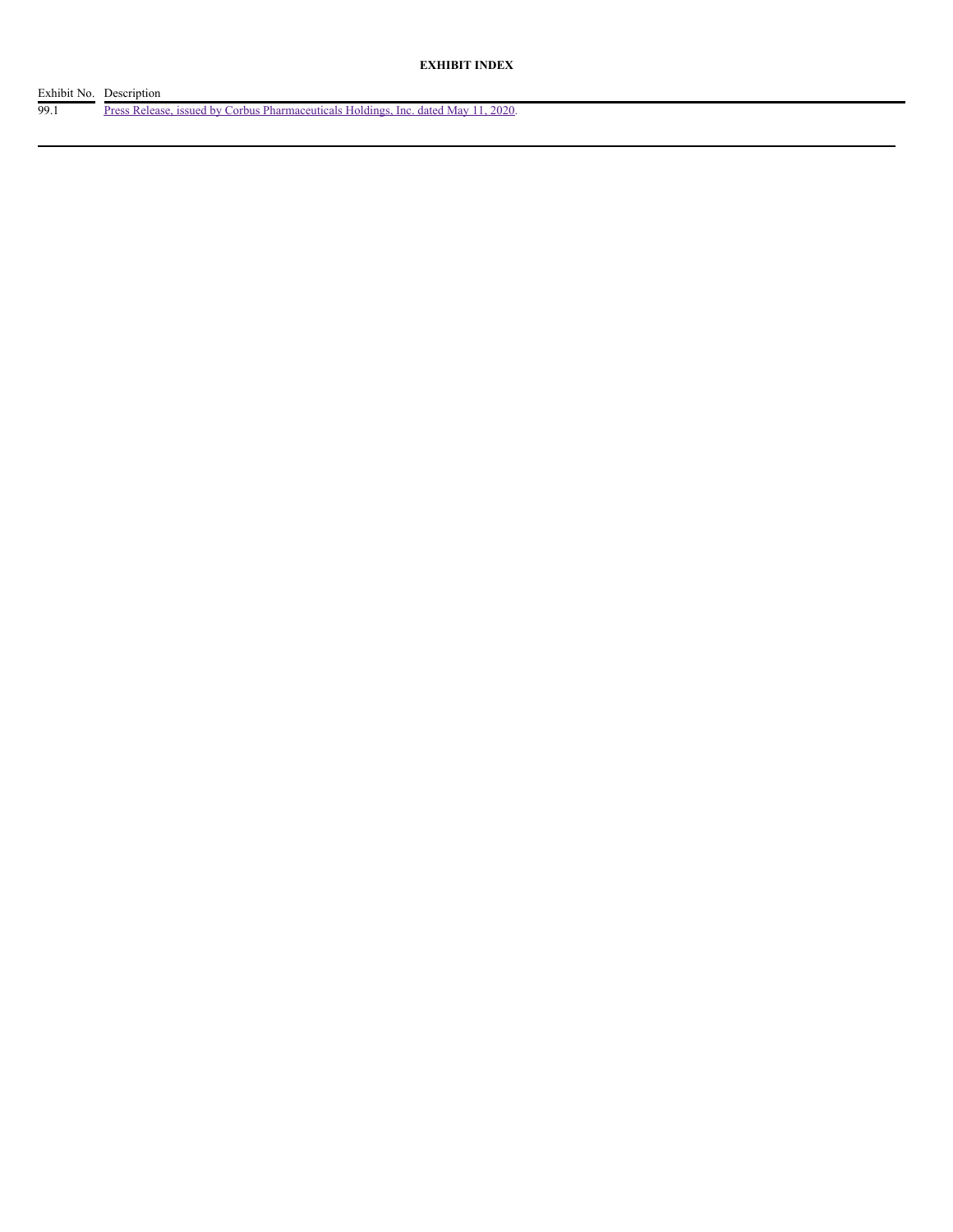

### **Corbus Pharmaceuticals Reports First Quarter Financial Results and Corporate Updates**

- Topline results for lenabasum Phase 3 RESOLVE-1 study in systemic sclerosis remain on schedule for summer of 2020, followed by Phase 2b study data in cystic *fibrosis*
- *Phase 1 trial of CRB-4001 remains on track to initiate in third quarter of 2020*
- *Recent appointment of Dr. Pete Salzmann to Board of Directors*
- Implemented COVID-19 mitigation and monitoring plan to ensure patient safety, data integrity and completion of key clinical studies
- *Company to host conference call and webcast today, May 11, 2020 at 8:30 a.m. ET*

**Norwood, MA, May 11, 2020 (GLOBE NEWSWIRE)** — Corbus Pharmaceuticals Holdings, Inc. (NASDAQ: CRBP) ("Corbus" or the "Company"), a clinical-stage drug development company pioneering transformative medicines that target the endocannabinoid system, today reported financial results for the first quarter of 2020. The Company also provided clinical and corporate updates.

"We had a busy first quarter as we implemented a comprehensive mitigation and monitoring COVID-19 plan to help ensure the integrity of our clinical programs. As a result of this plan, we are reiterating that we continue to expect topline data for RESOLVE-1 this summer, followed by our Phase 2b study results in cystic fibrosis," said Yuval Cohen, Ph.D, Chief Executive Officer. "We are grateful to the patients, physicians, site staff and our own employees who remain committed to these studies and for the significant additional effort that they provided to overcome this unique challenge. Our other programs remain on track, with focused emphasis on preparations for potential lenabasum NDA submission, FDA approval and commercial launch. Lastly, our organization is functioning well with remote working practices."

### **Recent Corporate Highlights and Achievements:**

- Implemented COVID-19 mitigation plan to ensure safety of employees and adequate oversight of safety of subjects in ongoing studies while maintaining data integrity in our studies.
- In February, raised \$46 million in gross proceeds from a public offering of 7,666,667 shares of common stock, priced at \$6.00 per share, including 1,000,000 shares sold pursuant to the full exercise of the underwriters' option to purchase additional shares.
- In March, announced the appointment of Pete Salzmann, M.D., MBA, to the Board of Directors. Dr. Salzmann brings 20 years of industry experience with a track record of successfully launching and commercializing a number of drugs, including autoimmune products.
- Commercial launch preparation activities for lenabasum in systemic sclerosis and cystic fibrosis are advancing. Corbus introduced a disease education campaign called "Total SSc" to educate healthcare providers on total disease burden of systemic sclerosis, current treatment limitations, and potential new treatment approach of targeting the endocannabinoid system.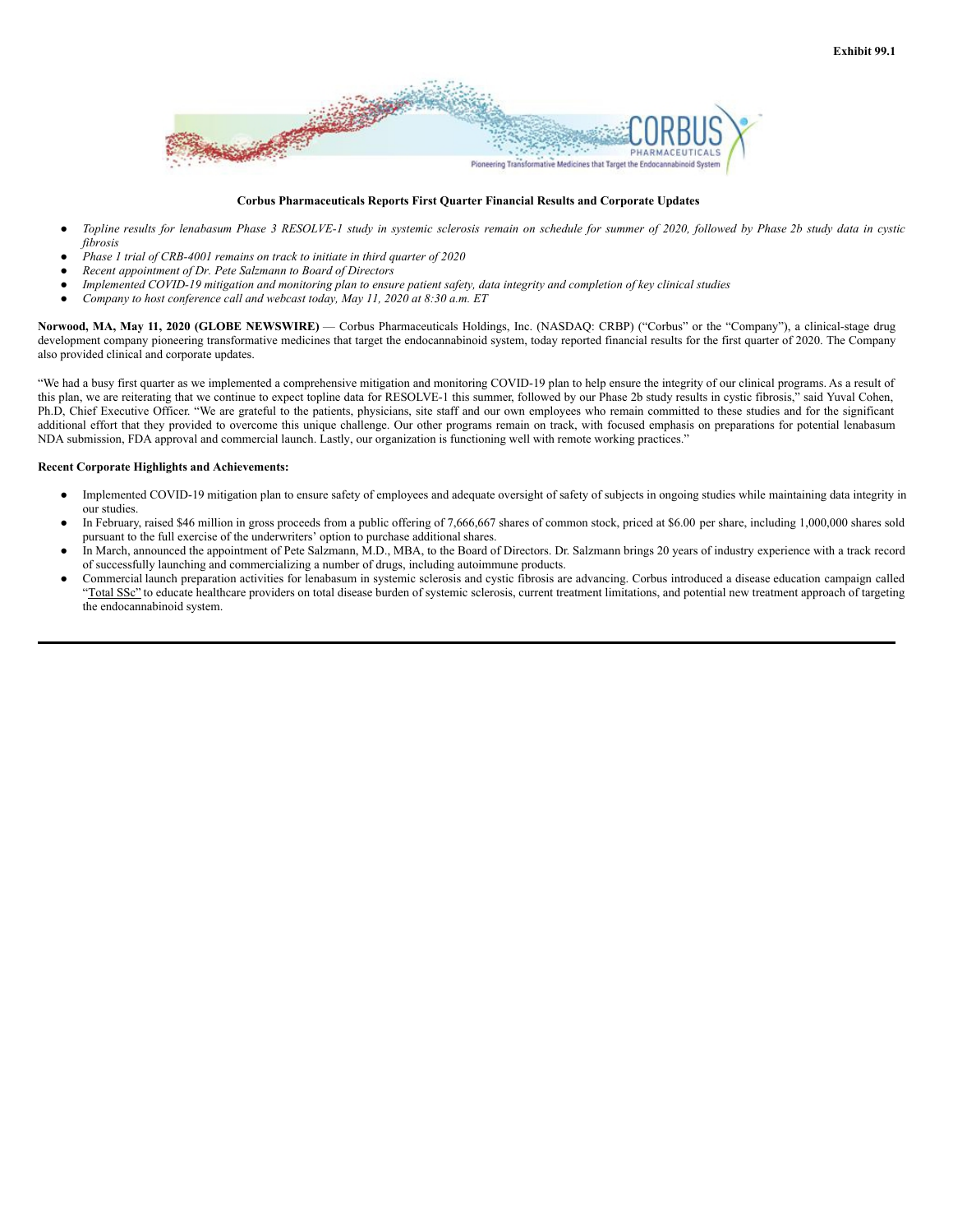● Published previously reported Phase 2 safety and efficacy results of lenabasum in randomized, placebo-controlled trial of adults with systemic sclerosis in *Arthritis and Rheumatology*, the official journal of the American College of Rheumatology.

## **Clinical Program Updates:**

### *Lenabasum: a novel, oral, selective cannabinoid receptor type 2 (CB2) agonist*

- Topline results for lenabasum systemic sclerosis study remain on schedule for summer 2020, followed by cystic fibrosis study results.
- *Systemic Sclerosis* (SSc) Phase 3 "RESOLVE-1" topline results in SSc, a rare disease and the most lethal of the systemic autoimmune diseases, remain on track for the summer of 2020. The multicenter study of 365 patients is randomized 1:1:1 for twice a day dosing of lenabasum at 5 mg, 20 mg, or placebo for 52 weeks, with a 4-week follow up. The primary endpoint is ACR CRISS score. The open-label extension of this study is active.
- *Cystic fibrosis (CF) –* Phase 2b topline results of lenabasum in people with CF who are at high-risk for recurrent pulmonary exacerbation expected following RESOLVE-1 data results. The multicenter study of 426 patients is randomized 1:2:2 for twice a day dosing of lenabasum at 5 mg, 20 mg, or placebo for 28 weeks, with a 4-week follow up. The primary endpoint is event rate of pulmonary exacerbation.
- *Dermatomyositis* (*DM*) Phase 3 "DETERMINE" study in DM, a rare and life-threatening autoimmune disease characterized by skin and muscle inflammation, is ongoing with enrollment expected to be completed in 2020, and topline data expected in 2021. The double-blind, randomized, placebo controlled, multinational study expects to enroll 150 subjects. The primary endpoint is ACR / EULAR 2016 Total Improvement Score (TIS) in Adult Dermatomyositis & Polymyositis. The open-label extension of this study is already active.
- Systemic Lupus Erythematosus The randomized, double-blind, placebo-controlled, U.S. study, funded and managed by the National Institutes of Health (NIH), has enrolled 86/100 patients to date.

### *CRB-4001: a peripherally restricted CB1 inverse agonist potentially for NASH*

● Phase 1 study of CRB-4001 continues to be expected to commence in the third quarter of 2020. The study will evaluate the safety, tolerability and pharmacokinetics of CRB-4001. CRB-4001 has demonstrated potent effects on glucose tolerance, insulin sensitivity, lipid metabolism, body fat, and hepatic fat in animal models of disease, with robust literature supporting these beneficial metabolic effects.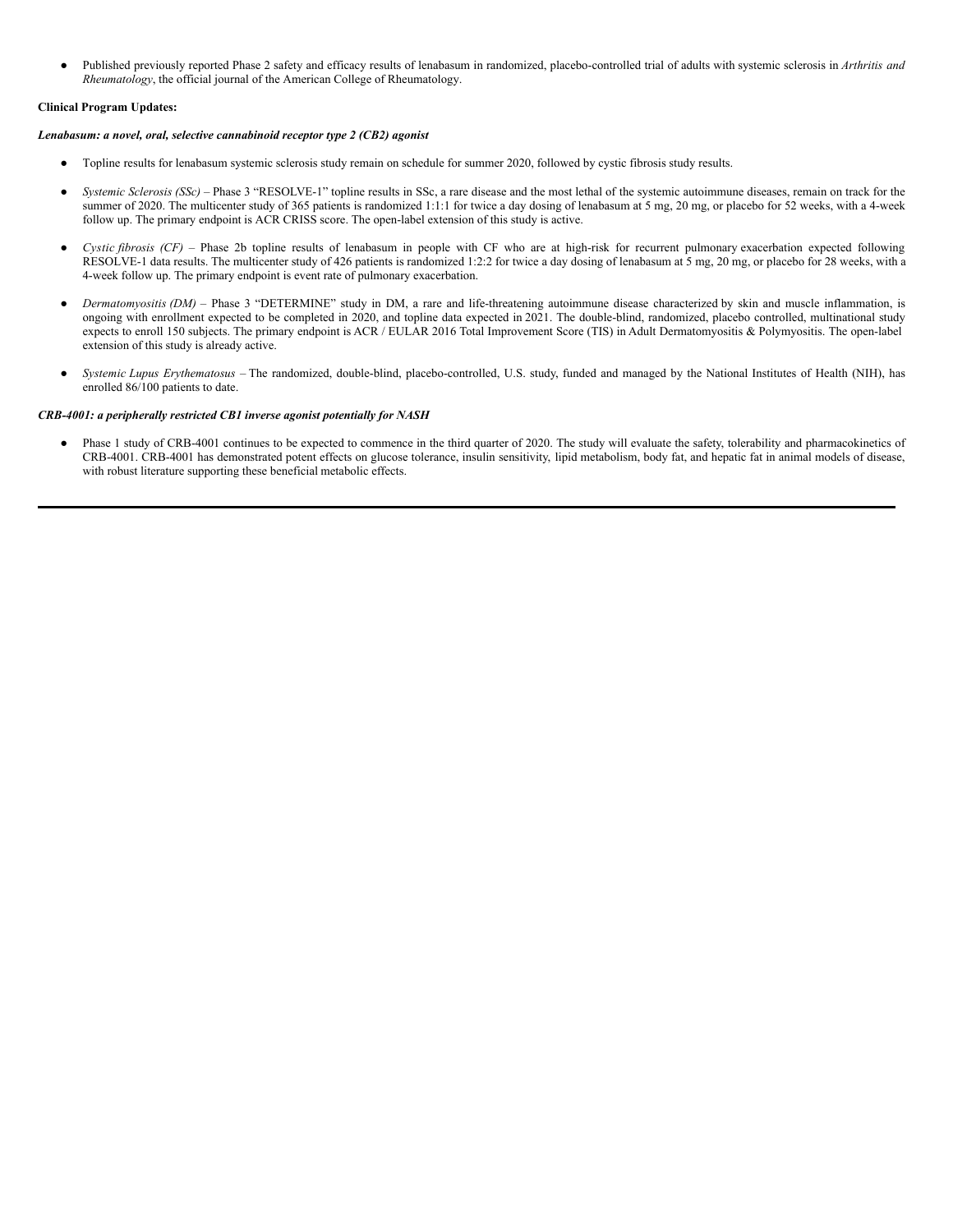#### <span id="page-6-0"></span>*Additional Candidate Compounds*

Corbus anticipates the selection of an additional candidate compound this year for IND enabling pre-clinical studies.

# **Financial Results for First Quarter Ended March 31, 2020:**

For the quarter ended March 31, 2020, the Company reported a net loss of approximately \$29,657,000 or a net loss per diluted share of \$0.43, compared to a net loss of approximately \$26,235,000, or a net loss per diluted share of \$0.43, for the quarter ended March 31, 2019.

For the quarter ended March 31, 2020 revenue decreased by approximately \$0.1 million to \$1.8 million, due to a decrease in the revenue from the \$25 million Development Award from the Cystic Fibrosis Foundation.

Operating expenses for the quarter ended March 31, 2020 increased by approximately \$3.2 million to \$31.6 million. The increase was attributable to clinical studies costs, the costs to manufacture and supply lenabasum for clinical trials, staffing costs, commercialization costs and non-cash stock compensation expense.

The Company completed a public offering in February 2020 that raised approximately \$43 million in net proceeds. The Company ended the quarter with approximately \$46.6 million in cash and cash equivalents and expects its cash and cash equivalents on hand at March 31, 2020 together with the \$7.5 million remainder of the expected milestone payments from the \$25 million Development Award from the Cystic Fibrosis Foundation to fund operations into the fourth quarter of 2020.

# **Conference Call and Webcast Information:**

Corbus management will host a conference call and webcast presentation for investors, analysts and other interested parties today, Monday, May 11, 2020 at 8:30 a.m. ET.

To participate in the call, please dial (877) 407-3978 (domestic) or (412) 902-0039 (international). The live webcast will be accessible on the Events page of the Investors section of the Corbus website, www.corbuspharma.com, and will be archived for 90 days.

### **About Corbus**

Corbus Pharmaceuticals Holdings, Inc. is a Phase 3 clinical-stage pharmaceutical company focused on the development and commercialization of novel therapeutics to treat inflammatory and fibrotic diseases by leveraging its pipeline of rationally designed, endocannabinoid system-targeting drug candidates. The Company's lead product candidate, lenabasum, is a novel, oral, selective cannabinoid receptor type 2 (CB2) agonist rationally designed to resolve chronic inflammation and fibrotic processes. Lenabasum is currently being evaluated in systemic sclerosis, cystic fibrosis, dermatomyositis and systemic lupus erythematosus.

Corbus is also developing a pipeline of drug candidates targeting the endocannabinoid system. The pipeline includes CRB-4001, a 2nd generation, selective cannabinoid receptor type 1 (CB1) inverse agonist designed to be peripherally restricted. Potential indications for CRB-4001 include nonalcoholic steatohepatitis (NASH), among others. Corbus expects data from its Phase 1 safety study in 2020.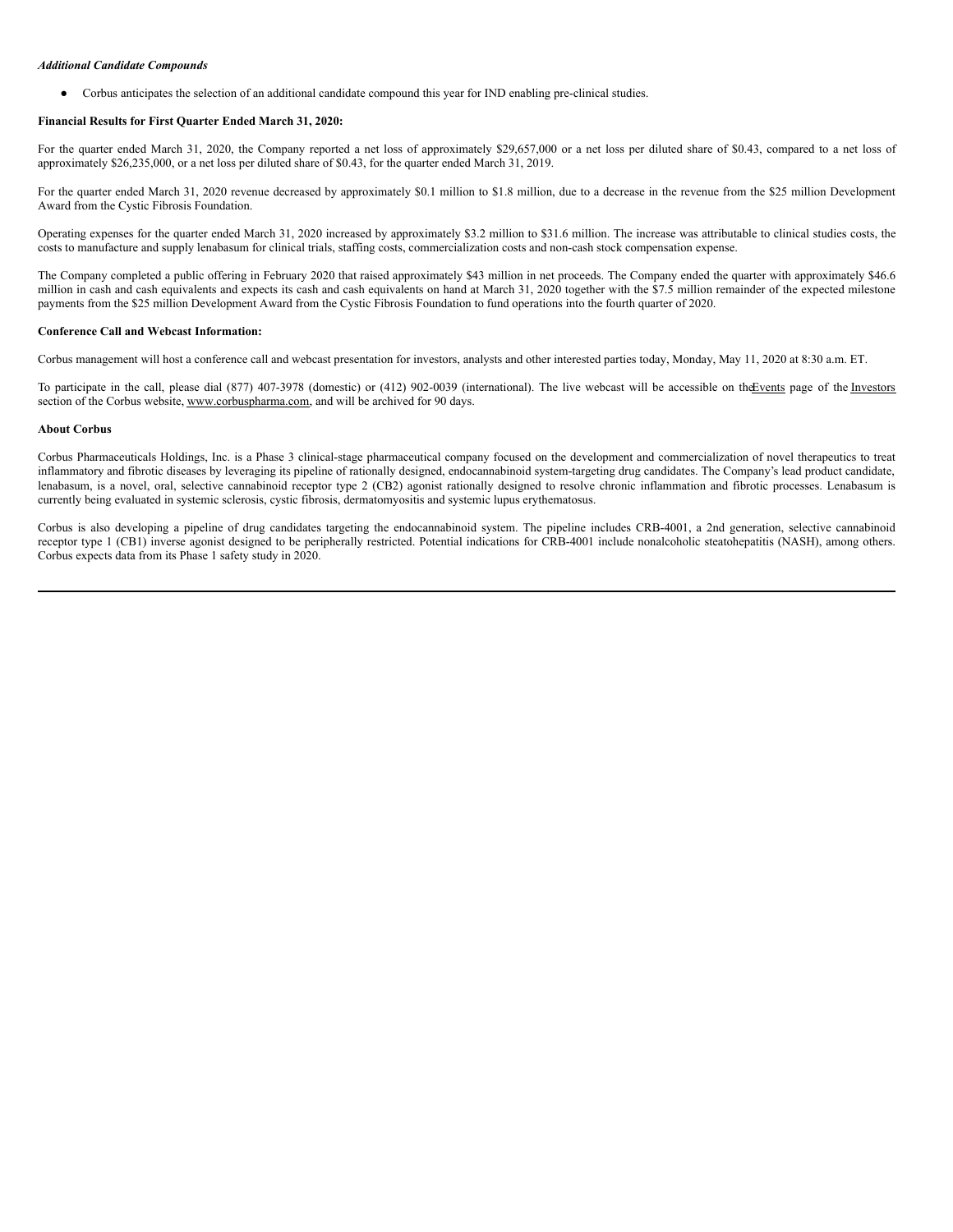Lenabasum is not approved for the treatment of systemic sclerosis, dermatomyositis, cystic fibrosis or systemic lupus erythematosus. CRB-4001 is not approved for the treatment of NASH/NAFLD. For more information on Corbus' clinical programs, please visit here.

Please visit www.CorbusPharma.com and connect with the Company on Twitter, LinkedIn, and Facebook.

### **Forward-Looking Statements**

This press release contains certain forward-looking statements within the meaning of Section 27A of the Securities Act of 1933 and Section 21E of the Securities Exchange Act of 1934 and Private Securities Litigation Reform Act, as amended, including those relating to the Company's product development, clinical and regulatory timelines, market opportunity, competitive position, possible or assumed future results of operations, business strategies, potential growth opportunities and other statement that are predictive in nature. These forward-looking statements are based on current expectations, estimates, forecasts and projections about the industry and markets in which we operate and management's current beliefs and assumptions.

These statements may be identified by the use of forward-looking expressions, including, but not limited to, "expect," "anticipate," "intend," "plan," "believe," "estimate," "potential, "predict," "project," "should," "would" and similar expressions and the negatives of those terms. These statements relate to future events or our financial performance and involve known and unknown risks, uncertainties, and other factors, including the potential impact of the recent COVID-19 pandemic, including sustained social distancing efforts, on our operations, clinical development plans and timelines, which may cause actual results, performance or achievements to be materially different from any future results, performance or achievements expressed or implied by the forward-looking statements. Such factors include those set forth in the Company's filings with the Securities and Exchange Commission. Prospective investors are cautioned not to place undue reliance on such forward-looking statements, which speak only as of the date of this press release. The Company undertakes no obligation to publicly update any forward-looking statement, whether as a result of new information, future events or otherwise.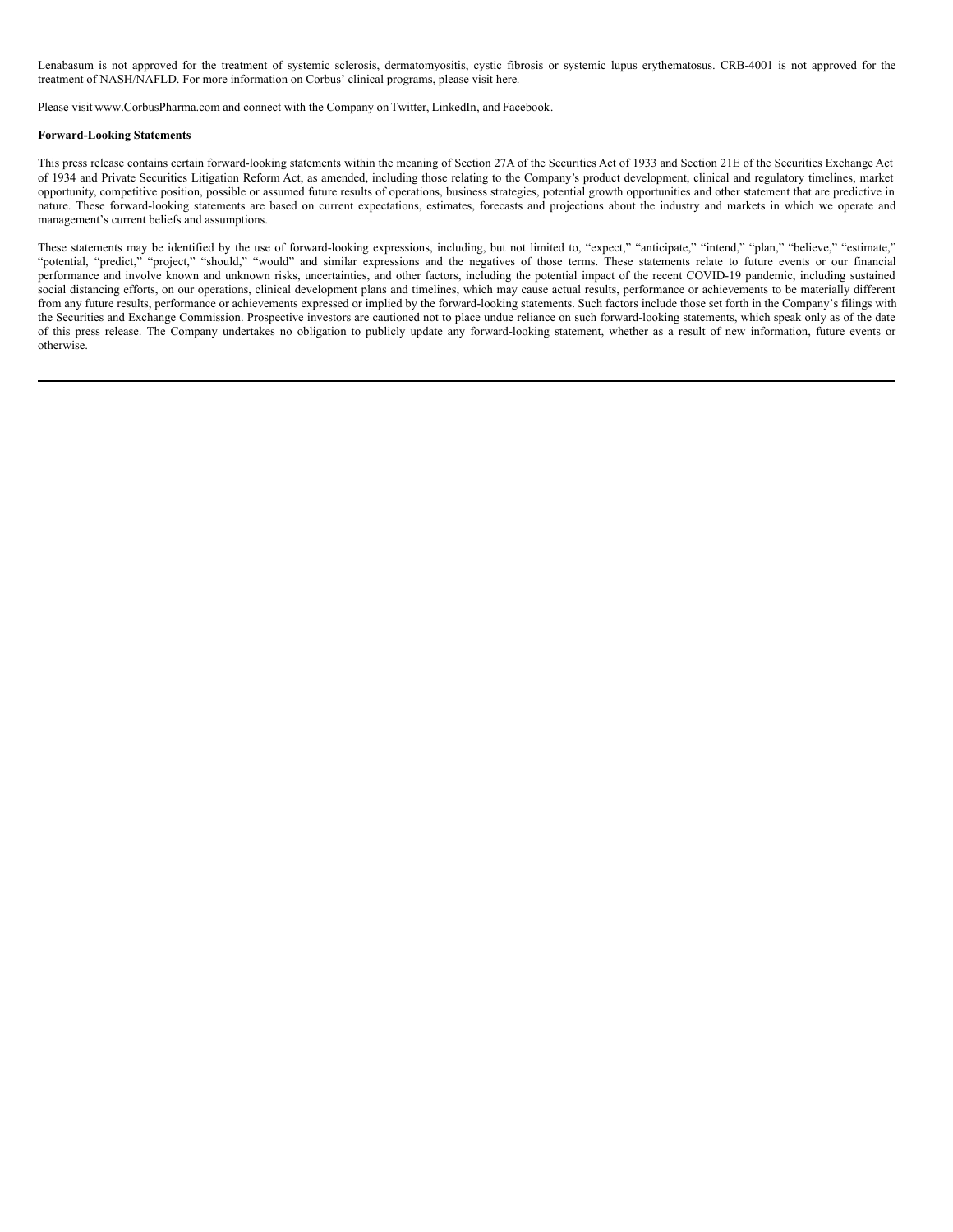#### **Corbus Pharmaceuticals Holdings, Inc. Condensed Consolidated Balance Sheets**

|                                                                                                                |               | March 31,<br>2020 |               | December 31,<br>2019 |  |
|----------------------------------------------------------------------------------------------------------------|---------------|-------------------|---------------|----------------------|--|
|                                                                                                                |               | (unaudited)       |               |                      |  |
| <b>ASSETS</b>                                                                                                  |               |                   |               |                      |  |
| Current assets:                                                                                                |               |                   |               |                      |  |
| Cash and cash equivalents                                                                                      | <sup>\$</sup> | 46,617,921        | $\mathbb{S}$  | 31,748,686           |  |
| Prepaid expenses and other current assets                                                                      |               | 3,596,908         |               | 3,724,932            |  |
| Contract asset                                                                                                 |               | 4,443,124         |               | 2,681,065            |  |
| Total current assets                                                                                           |               | 54,657,953        |               | 38,154,683           |  |
| Property and equipment, net                                                                                    |               | 4,851,317         |               | 5,083,865            |  |
| Operating lease right of use asset                                                                             |               | 5,680,467         |               | 5,818,983            |  |
| Other assets                                                                                                   |               | 14,085            |               | 84,968               |  |
| <b>Total</b> assets                                                                                            |               | 65,203,822        |               | 49,142,499           |  |
| <b>LIABILITIES AND STOCKHOLDERS' EQUITY</b>                                                                    |               |                   |               |                      |  |
| Current liabilities:                                                                                           |               |                   |               |                      |  |
| Notes payable                                                                                                  | $\mathcal{S}$ | 432,905           | $\mathcal{S}$ | 752,659              |  |
| Accounts payable                                                                                               |               | 9,960,544         |               | 11,091,363           |  |
| Accrued expenses                                                                                               |               | 23,516,354        |               | 22,447,939           |  |
| Operating lease liabilities, current                                                                           |               | 742,893           |               | 595,745              |  |
| <b>Total current liabilities</b>                                                                               |               | 34,652,696        |               | 34,887,706           |  |
| Operating lease liabilities, noncurrent                                                                        |               | 7,859,636         |               | 8,097,228            |  |
| <b>Total liabilities</b>                                                                                       |               | 42,512,332        |               | 42,984,934           |  |
| Commitments and Contingencies                                                                                  |               |                   |               |                      |  |
| Stockholders' equity                                                                                           |               |                   |               |                      |  |
| Preferred Stock \$0.0001 par value:10,000,000 shares authorized, no shares issued and outstanding at March 31, |               |                   |               |                      |  |
| 2020 and December 31, 2019                                                                                     |               |                   |               |                      |  |
| Common stock, \$0.0001 par value; 150,000,000 shares authorized, 72,490,449 and 64,672,893 shares issued and   |               |                   |               |                      |  |
| outstanding at March 31, 2020 and December 31, 2019, respectively                                              |               | 7,249             |               | 6.467                |  |
| Additional paid-in capital                                                                                     |               | 245,164,999       |               | 198,975,056          |  |
| Accumulated deficit                                                                                            |               | (222, 480, 758)   |               | (192, 823, 958)      |  |
| Total stockholders' equity                                                                                     |               | 22,691,490        |               | 6,157,565            |  |
| Total liabilities and stockholders' equity                                                                     |               | 65,203,822        |               | 49,142,499           |  |